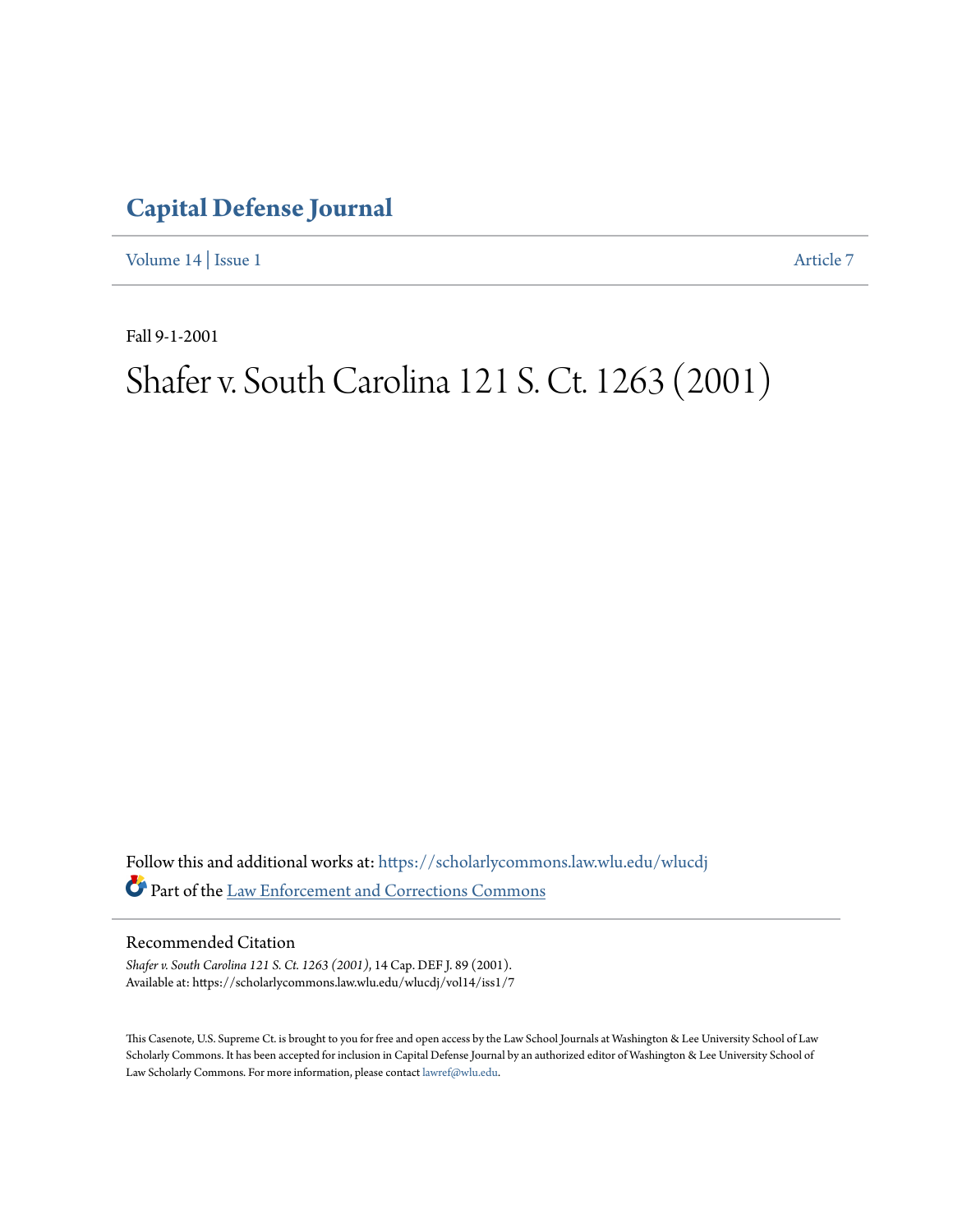### Shafer v. South Carolina 121 **S.** Ct. **1263** (2001)

#### L *Facts*

A South Carolina jury found Wesley Aaron Shafer, Jr. ("Shafer") guilty of murder, attempted armed robbery and criminal conspiracy. After unanimously finding that a statutoryaggravator was present, the jury recommended the death penalty, which the judge imposed. During the sentencing phase, the State presented evidence of Shafer's criminal record, past aggressive conduct, probation violations, and misbehavior in prison. At an in camera hearing on the jury instructions, Shafer's counsel argued, relying on *Simmors u South Cardina*<sup>1</sup> and due process, that the jury must be instructed that life means life without the possibility of parole.2 Shafer's counsel further asserted that the State's introduction of this evidence put future dangerousness at issue. The judge declined to include a life means **life** without parole instruction because, in his opinion, the State had not argued future dangerousness. The judge further denied Shafer's request to read the entirety of the applicable statute in his closing.' The State in its closing repeated several times the words of witnesses to the crime, suggesting that they were in fear the perpetrators would return, at which point Shafer's counsel renewed his request for a *Simmors* instruction. The judge again denied the request stating that the State had come close to crossing the line of putting future dangerousness at issue, but had not. The judge charged the jury that "life imprisonment means until the death of the defendant."" Shafer's counsel again objected to the failure to include the statutorylanguage on parole ineligibility, and the motion was again denied. During deliberations, the jury submitted two questions to the court regarding parole eligibility.<sup>5</sup> The judge instructed the jury

**1. 512 US.** 154 (1994).

2. SeeasoSimmons v. South Carolina, **512** U.S. 154,156 (1994) (holding that the juryshould be instructed life means life without the possibilkyof parole when the defendant is parole ineligible, future dangerousness is at issue and the jury may only impose life or death as sentencing options).

3. The section which counsel sought to read is: "For purposes of this section,'life imprisonmert' means until the death of the offender. No person sentenced to life imprisonment pursuant to this section is eligible for parole..." **S.C** CODE ANN. **S** 16-3-20(A) (Law. Co-op Supp. 2000).

4. Shafer v. South Carolina, 121 **S.** Ct. 1263, 1269 (2001).

**5.** The specific questions asked by the jury were: **"1)** Is there any remote chance for someone convicted of murder to become eligii]ble for parole? 2) Under what conditions would someone convicted for murder be eligii]ble." *Shafer*, 121 S. Ct. at 1269 (alterations in original).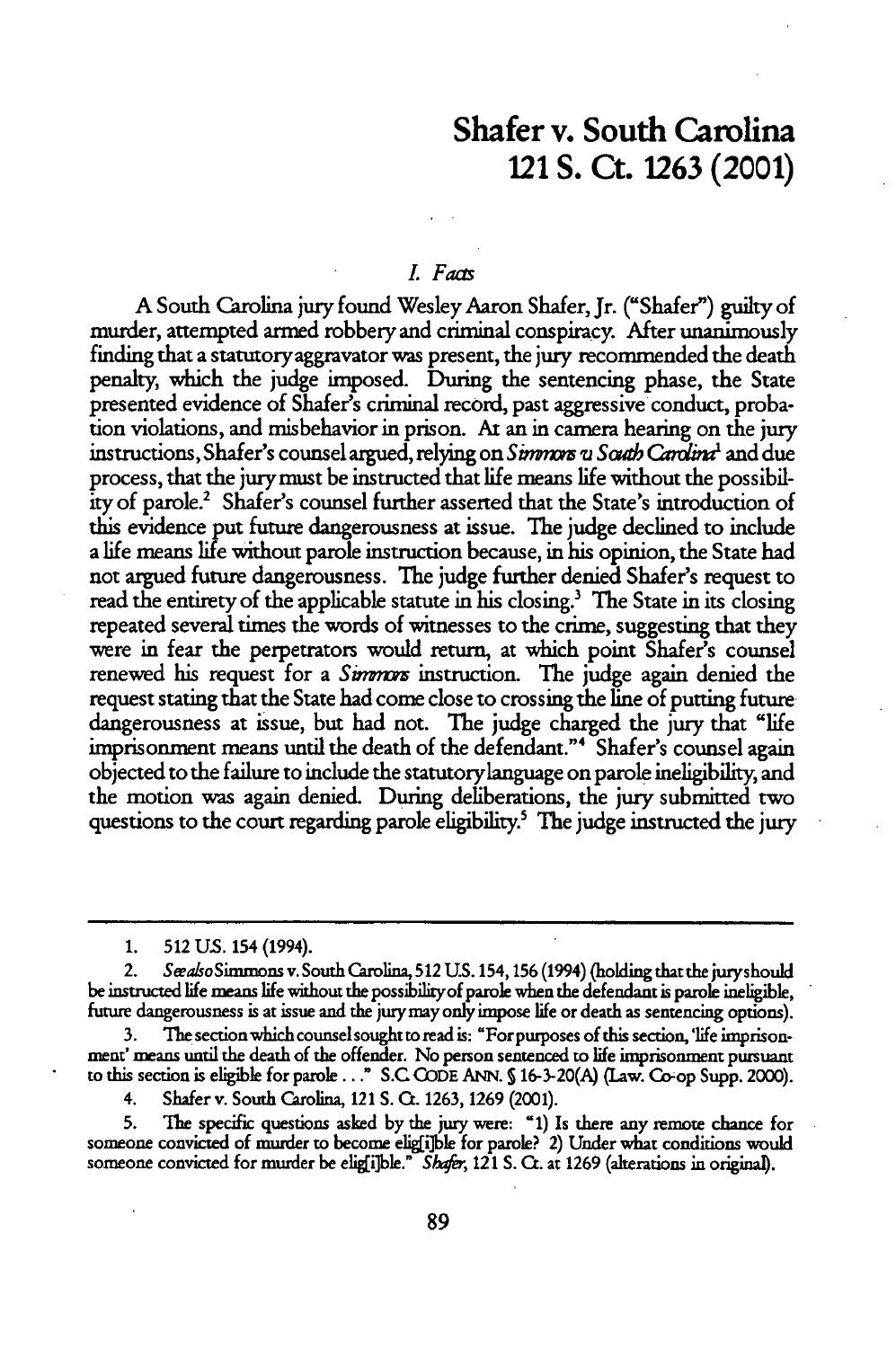on parts of the law **am** but added "[p]arole eligibility or ineligibility is not for your consideration."

The Supreme Court of South Carolina affirmed the trial court's decision. That court held that under South Carolina's new sentencing scheme, *Smnm* was inapplicable because three possible sentences are available at the outset of the sentencing proceedings." The Supreme Court of South Carolina did not address the question of whether the State had put future dangerousness at issue.<sup>8</sup> Shafer sought a writ of certiorari from the United States Supreme Court asserting that Simmors applied to his case because future dangerousness was at issue and once the jury unanimously found an aggravator only life or death could be imposed.9

#### *II. Hdding*

The United States Supreme Court reversed and remanded, holding that Simmors does apply to South Carolina's new sentencing scheme when future dangerousness is at issue.<sup>10</sup> The United States Supreme Court premised its holding on two bases: **(1)** the statutory effect of the sentencing scheme; and (2) jury understanding of parole eligibility or ineligibility." However, the Court remanded the case to the Supreme Court of South Carolina to determine whether the State had put future dangerousness at issue.<sup>12</sup>

*7.* The pertinent excerpts of the new sentencing scheme are as follows:

**S** 16-3-20. Punishment for murder separate sentencing proceeding to determine whether sentence should be death or life imprisonment.

**& A** person who is convicted of or pleads **ulry** to murder must bepunished **by** dth, **by** imprisonment for life, or by a mandatory minimum term of imprison- **ment** for thirty years.

(B)... the court shall conduct a separate sentencing proceeding... if a statutory aggravating circumstance is found, the defendant must be sentenced to either death **o ionment. If** no statutory aggravatung circumstance is found, the defendant must be sentenced to either **life** imprisonment or a mandatory minimum term of imprisonment for thirty years.

(C) [If the jury finds a statutory aggravating factor it may impose death or life, and the judge must give the sentence which it recommends, as long as it is warranted.] If the jury does not unanimously find any statutory aggravating circumstances or circumstances beyond a reasonable doubt, it shall not make a sentencing recommen-<br>dation. Where a statutory aggravating circumstance is not found, the trial judge shall dation. Where a statutory aggravating circumstance is not found, the trial judge shall sentence the defendant to either life imprisonment or a mandatory minimum term of imprisonment for thirty years.

**S.C CODE ANN. S** 16-3-20 (Law. Co-op. Supp. 2000).

- **8.** *Sh&r,* 121 S. CL at **1270.**
- *9. Id* at **1271.**
- 10. *Id* at **1273,** 1275.
- 11. *Id* at 1272.
- 12. Id at **1275.**

*<sup>6.</sup> Id* at 1267-70.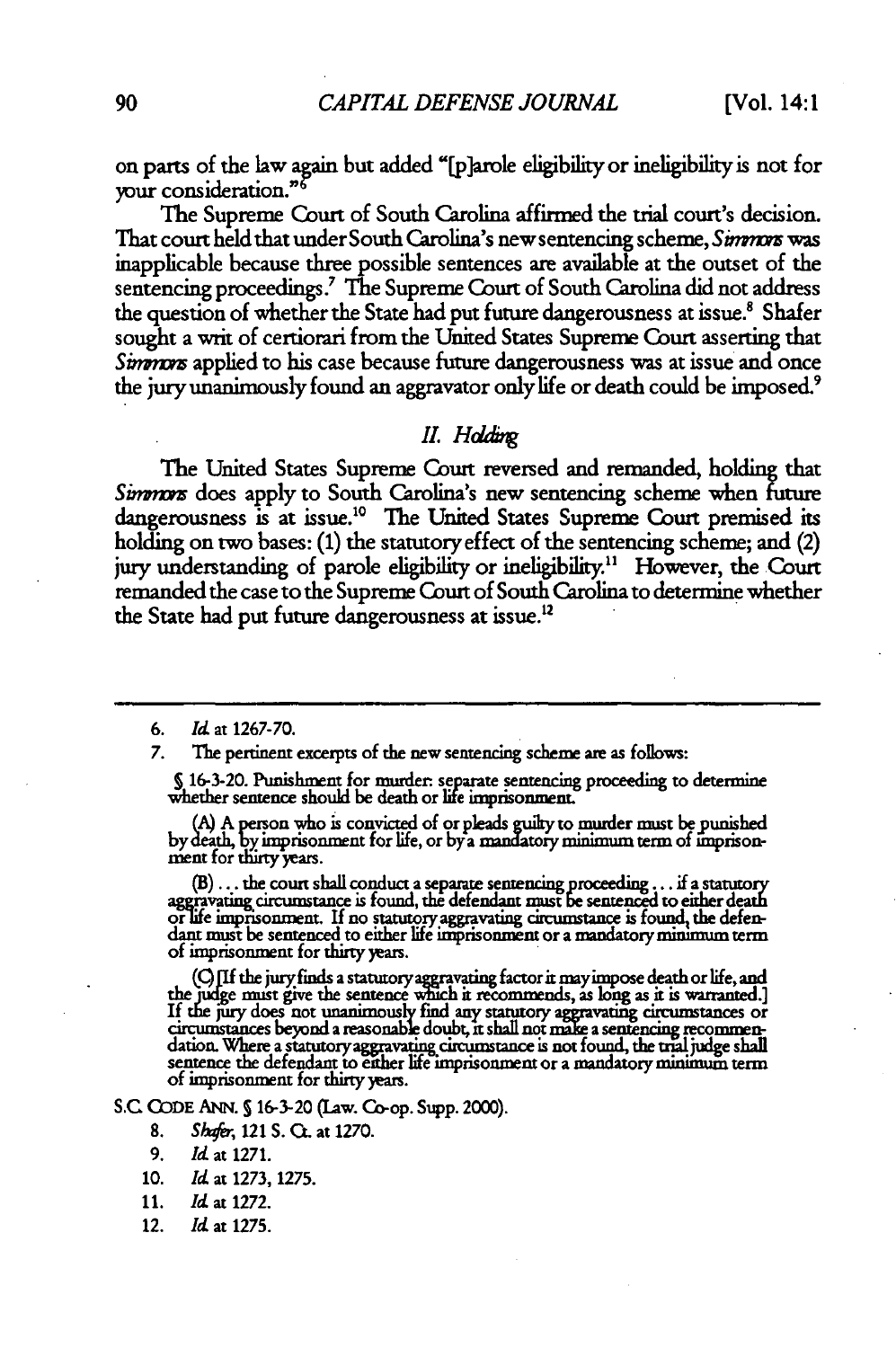#### *III. A nalysis / A pplication in Virginia*

In discussing the applicability of *Simmos*, the Court found that while the statute does permit three sentences to be imposed, its effect, once in the hands of the jury, only permits life or death." Under South Carolina's sentencing scheme, the jurymust first unanimouslyfind an aggravator.14 If the jurydoes not agree upon an aggravator, the judge mayimpose life or a minimum term of thirty years.<sup>15</sup> However, if the jury finds a statutory aggravating circumstance, "the defendant must be sentenced to either death or life imprisonment."<sup>16</sup> In the latter instance, the jury does not return to the court before recommending a sentence.<sup>17</sup> The Court examined this process as if it were done in two distinct phases: a "hypothesized bifurcated sentencing proceeding."" The Court based this decision on the idea that the jurymade two separate decisions: first, whether an aggravator was present and second, what sentence to impose.<sup>19</sup> Thus, the Court concluded: "If the jurors should be told life means no parole in the hypothesized bifurcated sentencing proceeding, they should be equally well informed in the actual uninterrupted proceeding."20 The Court's primary concern was whether the jurymayonlychoose between life and death when it nakes the sentencing decision.<sup>21</sup> Therefore, the United States Supreme Court extended Simmors to cases in which several sentences may be imposed, but the jury may choose only between life and death as possible sentences.<sup>22</sup>

The holding in *Shafer* does not have a direct impact in Virginia. *Yarbrough v* Commonwealth<sup>35</sup> held that "the trial court shall instruct the jury that the words 'imprisonment for life' mean 'imprisonment for life without possibility of parole'" where vileness is the aggravating factor.24 Thus, in Virginia, an instruction on parole ineligibility is required whether or not the Commonwealth puts future dangerousness at issue. In addition, in the Virginia scheme there is never a **third** sentencing option after a capital conviction; the only possibilities are life or death.<sup>25</sup> However, *Shafer* adds emphasis to the idea that the jury must fully understand the import of its sentencing options.

| 13. | See id at 1272-73.                                                 |
|-----|--------------------------------------------------------------------|
| 14. | Id. at 1272.                                                       |
| 15. | Id. at 1273; S.C. CODE ANN. § 16-3-20(C) (Law. Co-op. Supp. 2000). |
| 16. | Id                                                                 |
| 17. | Id.                                                                |
| 18. | Shafer, 121 S. Ct. at 1273 n.5.                                    |
| 19. | Id.                                                                |
| 20. | Id                                                                 |
| 21. | <i>Id.</i> at 1273.                                                |
| 22. | See id. at 1271-72.                                                |
| 23. | 519 S.E.2d 602 (Va. 1999).                                         |
| 24. | Yarbrough v. Commonwealth, 519 S.E.2d 602, 616 (Va. 1999).         |
| 25. | VA. CODE ANN. § 19.2-264.4(A) (Michie 2000).                       |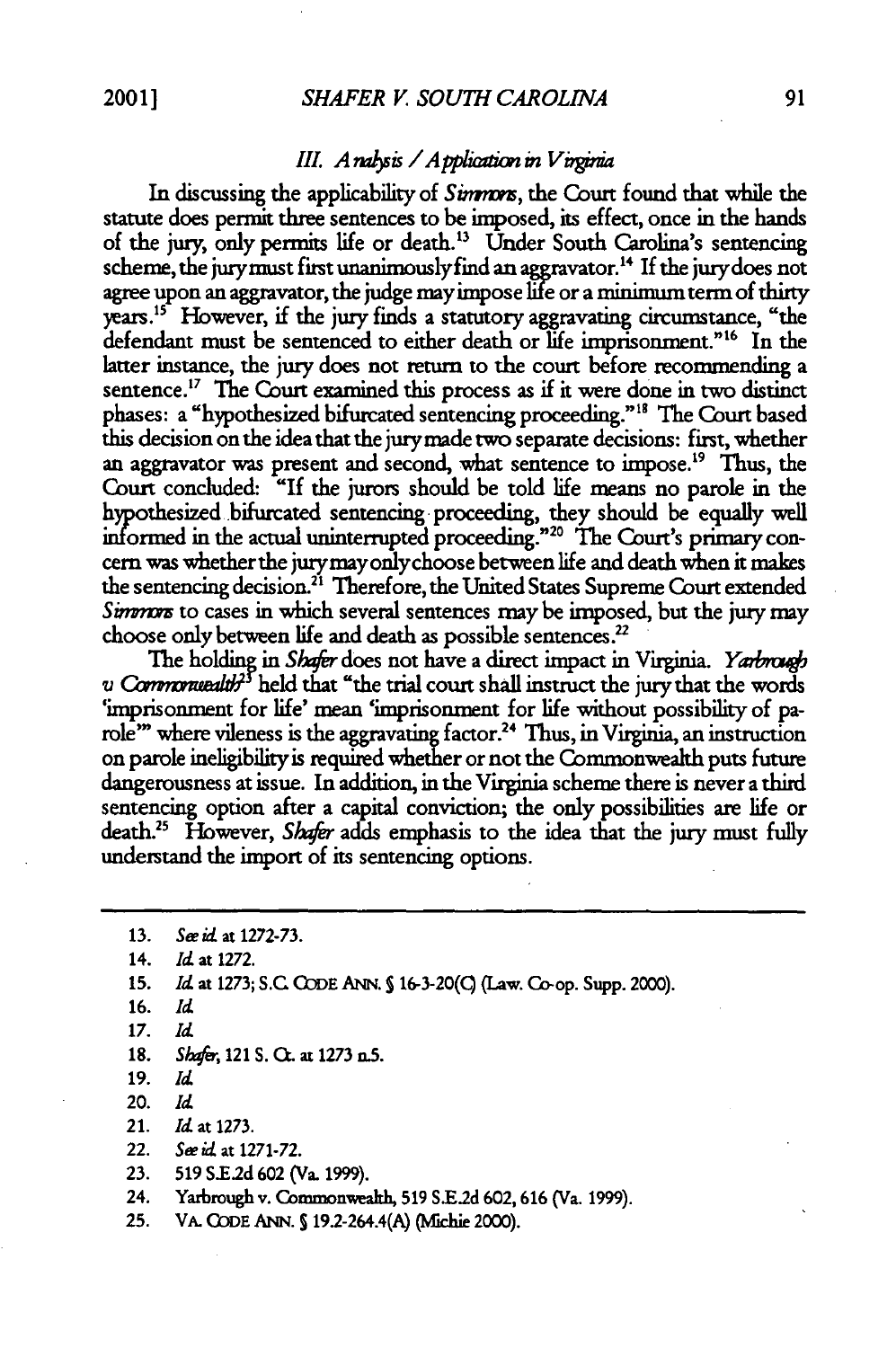The Court, **by** its decision in this case, has made the constitutionally required language from *Simmus* more stringent. The instruction "life imprisonment means until the death of the defendant" is inadequate to satisfy *Simmors* a court must specifically address parole eligibility or ineligibility.<sup>26</sup> Not only did the United States Supreme Court address the language, but it also emphasized jury understanding.<sup>27</sup> The Court put a significant amount of weight on the jury's questions, because the questions "left no doubt about [the jury's] failure to gain from defense counsel's closing argument or the judge's instructions any clear understanding of what a life sentence means."<sup>28</sup> Furthermore the Court criticized the trial judge's response that the jury should not be concerned with parole eligibility, because this comment only led to further confusion and the assumption that parole was available.<sup>29</sup> Therefore, when a jury makes obvious that it is confused and concerned about parole eligibility, the court must explain clearly and plainly that the defendant has no possibilities of being released from prison. Shafer provides the means by which a practitioner may argue this point. One should note that this principle only applies to cases after January **1, 1995. <sup>0</sup>**

The ability to introduce prison life evidence as rebuttal to future dangerousness and as mitigation to deter the juryfrom imposing death would be extremely helpful to most capital defendants. The Supreme Court of Virginia made the introduction of this evidence virtually impossible with its decisions in *Wakerv Qw7rtwZ-l, <sup>3</sup> ' Or (* **V M,32** and *Burn V C&Mmiazlb."* The court held in *Walker* and *Cherrix* that prison life evidence was not proper as mitigation evidence.<sup>34</sup> In *Burn*s, the Supreme Court of Virginia held that general evidence of prison life is not relevant rebuttal to the Commonwealth's evidence of future dangerousness, which is specific by nature.<sup>35</sup> The court also tailored the inquiry

**30.** *Sepowraly* VA. **CODE ANN. S18.2-10(a)** (Michie Supp. 2001) (setting punishment for class one felonies at death or life and a possible fine); VA. **CODE** ANN. **S 53.1-165.1** (Michie **1998)** (disallowing parole for felony offenses committed after January **1, 1995);** VA. **CODE** ANN. **S 53.1-** 40.01 (Michie 1998) (allowing geriatric conditional release except for class one felony offenses). Note that before **1995** a **defendant with** three separate felony convictions of murder, rape or robberyor anycombination of the these three offenses, was alreadyparoe ineligible. *SwVA.* **CODE ANN. S** 53.1-151 (Michie 1994).

**31. 515 S.E2d 565** (Va. **1999).**

32. **513 S.E2d** 642 (Va. 1999).

See generally Walker v. Commonwealth, 515 S.E.2d 565 (Va. 1999); Cherrix v. Commonweath, **513 SE.2d** 642 (Va. **1999)** (holding that prison life evidence is not proper mitigation evidence); Bums v. Commonwealth, 541 **SE.2d 872** (Va. 2001) (holding that prison life evidence is not rebuttal to future dangerousness).

34. *See Walker*, 515 S.E.2d at 574; *Cherrix*, 513 S.E.2d at 654.

**35.** *Bumn,* 541 **S.E2d** at 893.

**<sup>26.</sup>** *Sewgay* Shafer v. South Carolina, 121 **S. C.** 1263 (2001).

<sup>27.</sup> *Id* at 1273-74.

**<sup>28.</sup>** *Id*

**<sup>29.</sup>** *Id* at 1274.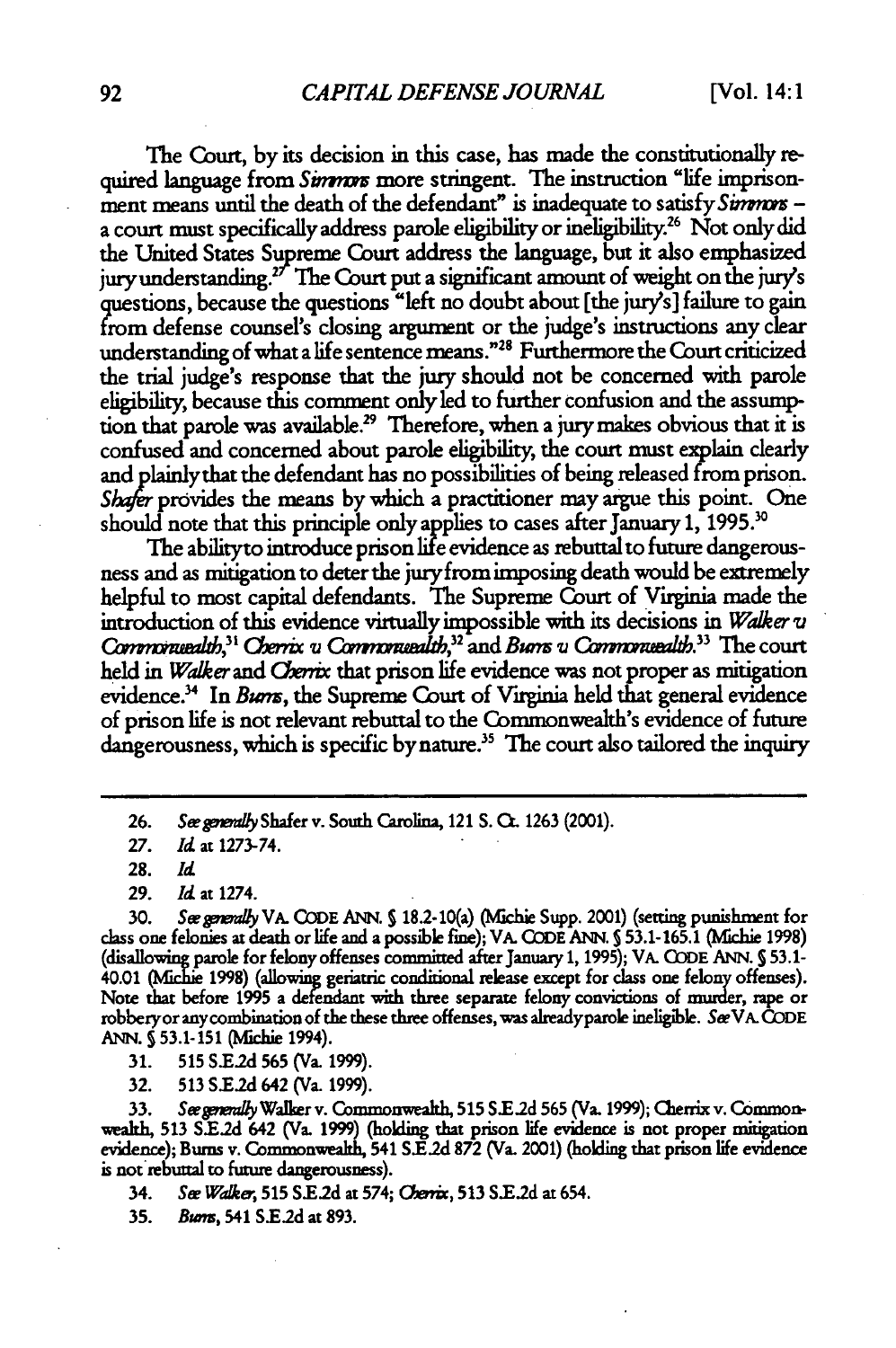of future dangerousness as one of "would," not whether the defendant "could," commit future crimes.<sup>36</sup>

As discussed above, the United States Supreme Court emphasized the importance of juryunderstanding in *Shafer.* The opinion focused on the quantitative aspect of a life sentence: a defendant will never be released from prison until his death.<sup>37</sup> The emphasis the court placed on the jury quantitatively understanding the definition of a life sentence maybe extrapolated to support the argument that the jurymust also qualitativelyunderstand a life sentence. As the Court said in Simmon and reiterated in this opinion: "It d[oes] not comport with due process... to 'secure a death sentence on the ground... of [defendant's] future dangerousness, while at the same time concealing from the sentencing jury the true maning of its [only] noncapital sentencing alternative.""38 The "true meaning" of the non-capital alternative is life imprisonment. Shafer dealt specifically with the "life" aspect of life imprisonment. In fact, the standard *Simmors* instruction is typically called a "life means life" instruction. *The* jury also needs to know the "true meaning" of the "imprisonment" aspect of life imprisonment. If jurors are not informed of what imprisonment means as a qualitative matter, the jury will speculate about that meaning. A jury which speculates that imprisonment is qualitatively different from realityis as likelyto react to its speculation bychoosing death over life as is a jury which speculates about whether life means life. That jurywill be sentencing based on fear rather than reason; sentencing on that basis is forbidden by *Shfr.*

Similarly, the Supreme Court of Virginia has also expressed concern for juror clarity in sentencing. The court in Yarbrough was concerned with "whether issues are presented in a manner that could influence the jury to assess a penalty based upon 'fear rather than reason."<sup>39</sup> In that case, the court was addressing the fact that when a jury thinks a defendant maybe eligible for parole it is likely to give a harsher sentence based on this erroneous belief. The Supreme Court of Virginia states four different times in three pages that the jury must be informed in capital sentencing of its two options to avoid "speculative fears."<sup>40</sup> Similarly, in *Fishback v Commonuealth*,<sup>41</sup> the Supreme Court of Virginia emphasized the harm of jury speculation in sentencing.<sup>42</sup> The court in that case emphatically stated:

**39.** *Yabm#,* **519 S.E.2d** 602, 613 (quoting Farris v. Commonwealh, 163 **S.E2d 575, 576** (Va. 1968)).

40. *Idat* **613-16.**

41. **532 S.E2d 629** (Va. 2000).

42. Fishbackv. Commonwealth, **532** S.E.2d 629,634 (Va. 2000) (holding that juries shallbe instructed on the possibilities of parole or geriatric release in all felony cases).

**<sup>36.</sup>** *Id*

**<sup>37.</sup> See** *Sir,* 121 S. **C.** at **1273.**

**<sup>38.</sup>** *Id* at 1272 (quoting Simmons v. South Carolina, **512 US.** 154, 162 (1994)) (alterations in origina) (emphasis added).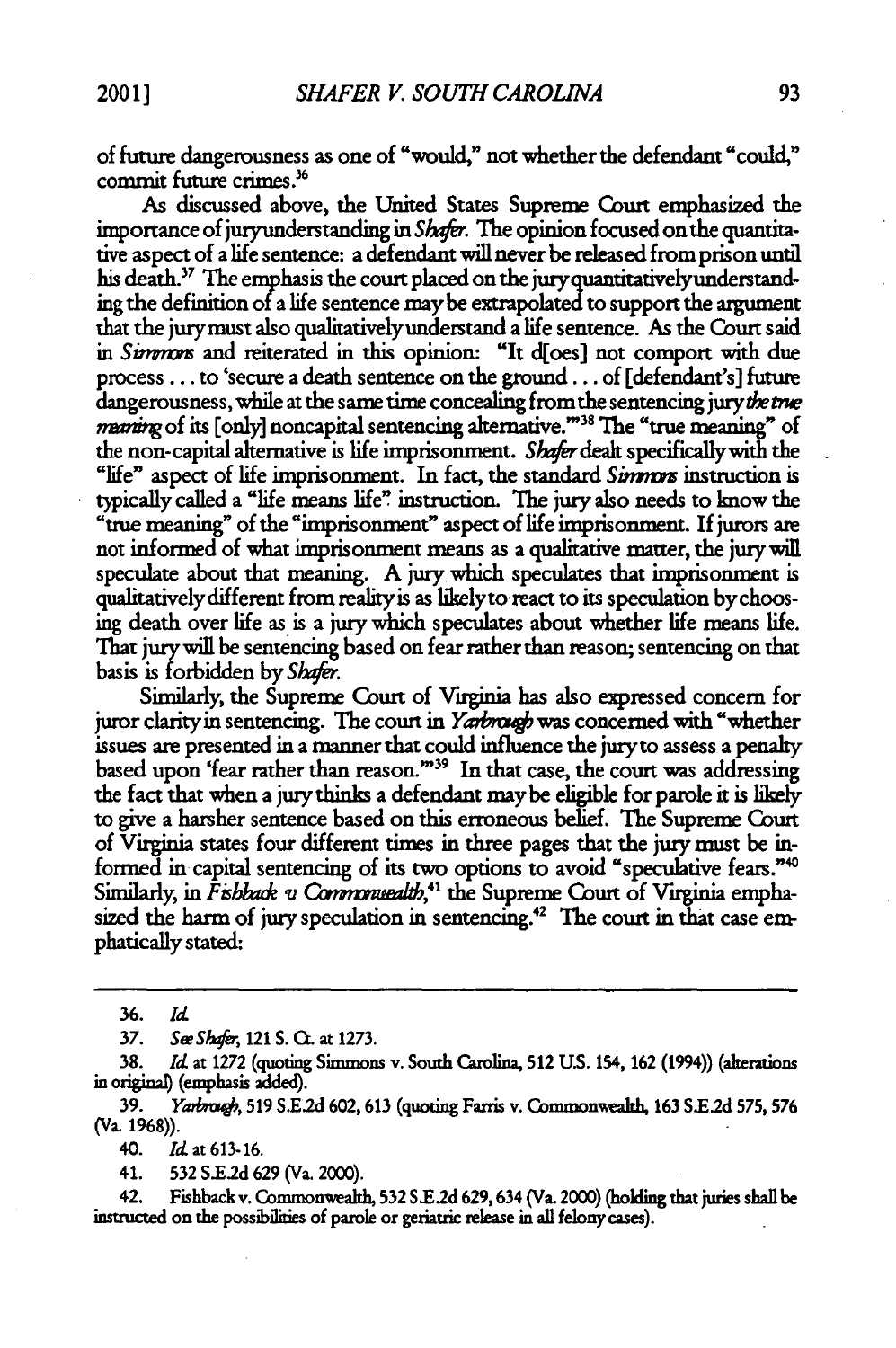**A** jury should not be required to perform this critical and difficult responsibility without the benefit of *all significant and appropriate* information that would avoid the necessity that it speculate or act upon misconceptions concerning the effect of its decision. Surelya properly informed jury ensures a fair trial both to the defendant and the Com**monwealth.4**

This idea, that jurors may impose a harsher sentence when speculating on punishment, mayeasilybe extended to prison life evidence. Not onlydo jurors speculate as to how long a defendant will remain incarcerated, but also what that incarceration will entail. Jurors also speculate about the defendant's enjoyment of prison life, and in some instances the Commonwealth encourages the juryto do so. In Schmitt *v* Commonwealth<sup>44</sup> the Commonwealth, in its closing arguments, suggested to the jury the "wonderful life" Schmitt would have in prison if the jury sentenced him to life.<sup>45</sup> Thus, to remove all negative speculation, and to be consistent with *Shafer*, *Yarbrough* and *Fishback*, a defendant should be allowed to inform the jury of the nature of prison life.

Also, the defendant should be able to introduce prison life evidence in rebuttal to evidence of future dangerousness. The Supreme Court of Virginia's decision in *Buns* was erroneous because its focus on "would" versus "could" failed to take into account the reality of the societythat a capital defendant faces. The General Assembly enacted Sections 19.2-264.2 and 192-264.4(C) of the Virginia Code in **1977.'** At that time, (lass **1** felons were eligible for parole and "society" therefore included both prison and non-prison societies. In **1995,** parole was abolished.47 Thus, after **1995,** interpreting "society" to encompass both prison and non-prison societies results in a conflict between Sections **19.2-** 264.2 and 19.2-264.4(Q, on the one hand, and Sections **53.1-165.1** and **53.1-** 40.01, on the other. It is a fundamental principle of statutoryinterpretation that "each statute should receive such a construction as will make it harmonize with the bodyof law." 48 Therefore, the onlypossible harmonized reading of "society" in Sections 19.2-264.2 and 19.2-264.4 $(\bar{C})$ , is "prison society."

46. VA. **CODE** ANN. S19.2-264.2, 192-264.4(Q (Mlchie 1994).

47. VA. **CODE ANN. S 53.1-165.1** (Mchie 2000) (eliminating parole forall felonyconvictions after January **1, 1995);** VA. **CODE ANN. S** 53.1-40.01 (Michie 2000) (excluding Class **1** felons from geriatric release).

48. HENRYCAwBELLBLAcK, C)DmTRucnoNANDINTERPRETAnoNoF **TE LAWS 60-61** (West Publishing Co. **1896).** "The rule is that 'when one statute speaks to a subject in a general way and another deals **with** a part of the same subject in a more specific manner, the two should be harmonized if possible, and where they conflict, the latter prevails." Thomas v. Commonweakh, 419 **S.E.2d** 606,618 (Va. 1992) (quoting Va. Nat' Bankv. Harris, **257** S.E.2d 867,870 (Va. 1979)).

<sup>43.</sup> *Id* at **633** (emphasis added).

<sup>44. 547</sup> **S.E2d 186** (Va. **20C1Db.**

<sup>45.</sup> Schmitt v. Commonwealth, 547 **S.Ed** 186, 200 (Va. 20(l) (refusing to address Schmitt's assignment of error on this **point** because the motion was untimel).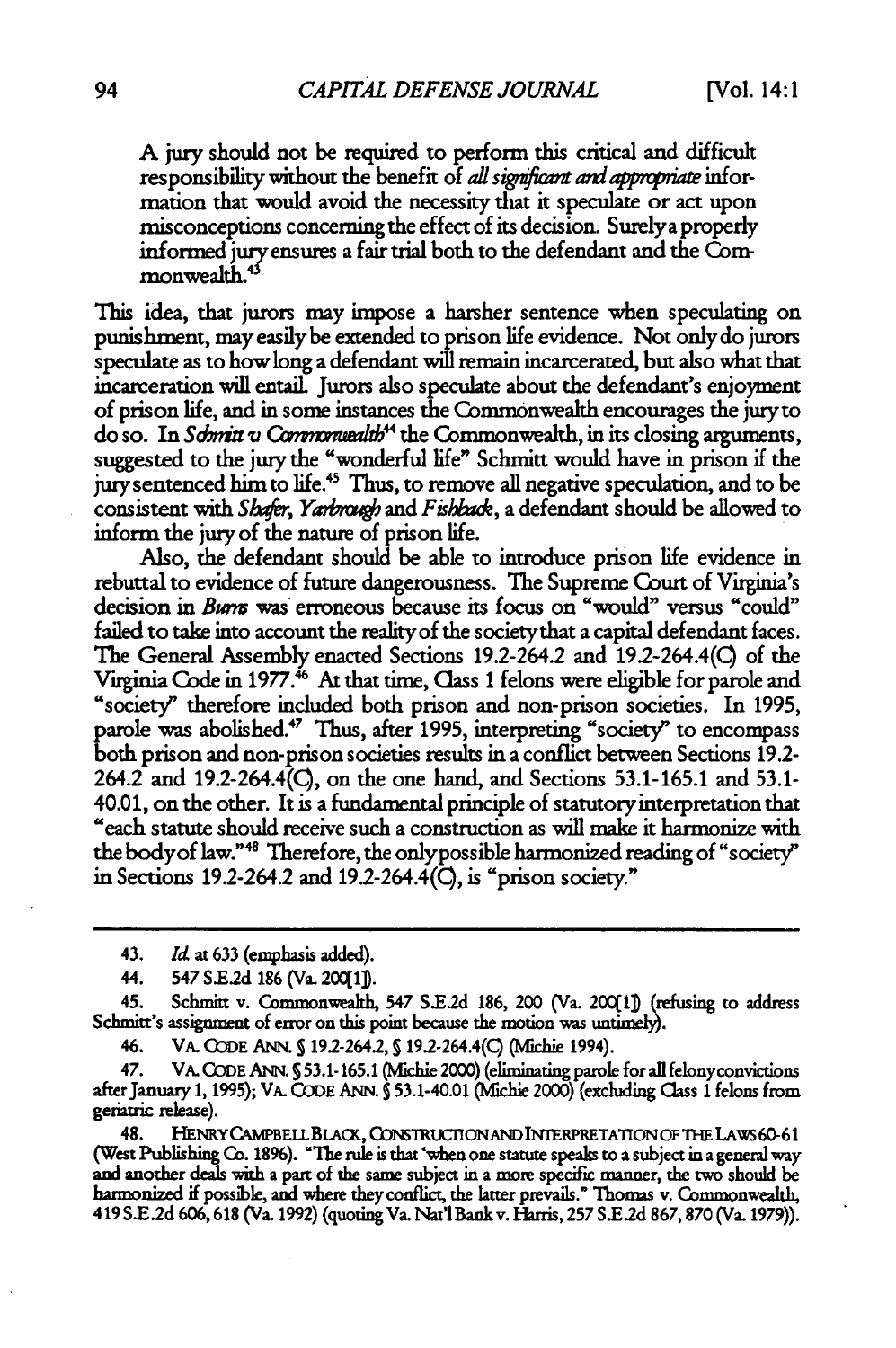The Commonwealth routinelyproves future dangerousness byintroducing evidence of a defendant's prior convictions or past acts and then asks the juryto predict a defendant's future conduct when in an environment different from the unstructured environment in which he committed those acts. *Skipper v South Cardina*<sup>49</sup> held that evidence of prior incarcerations is admissible as both mitigating and rebuttal evidence for future dangerousness."0 When the defendant asks to demonstrate to the jury that her past conduct in a known environment corresponds to how she will react *in that same entroment*, the evidence should be admitted. The past and future conditions of incarceration provide a direct indicator of the defendant's future dangerousness or lack thereof and are, therefore, more relevant than the Commonwealth's evidence. Future conditions of incarceration can indicate how the defendant *widU* behave.

#### *IV. Condusion*

In summary, *Sher* may be used by the Virginia capital defense lawyer for two purposes: **(1)** to ensure that the jury fully understands what a life sentence means; and (2) when the Commonwealth puts future dangerousness at issue, it casts a broad umbrella under which evidence of prison life should be admissible. This argument is important to make because the *Cherix-Burn* line of cases may well be found constitutionally deficient and the issue must be preserved.<sup>51</sup>

Kathryn Roe Eldridge

<sup>49. 476</sup> **US. 1 (1986).**

**<sup>50.</sup>** Skipper v. South Carolina, 476 **US.** 1, 8 (1986) (holding that evidence of a defendant's prior good behavior in prison is admissible as mitigation evidence).

**<sup>51.</sup>** Contact the Virginia Capital Case Clearinghouse for advice and sample motions for the admission of prison life evidence.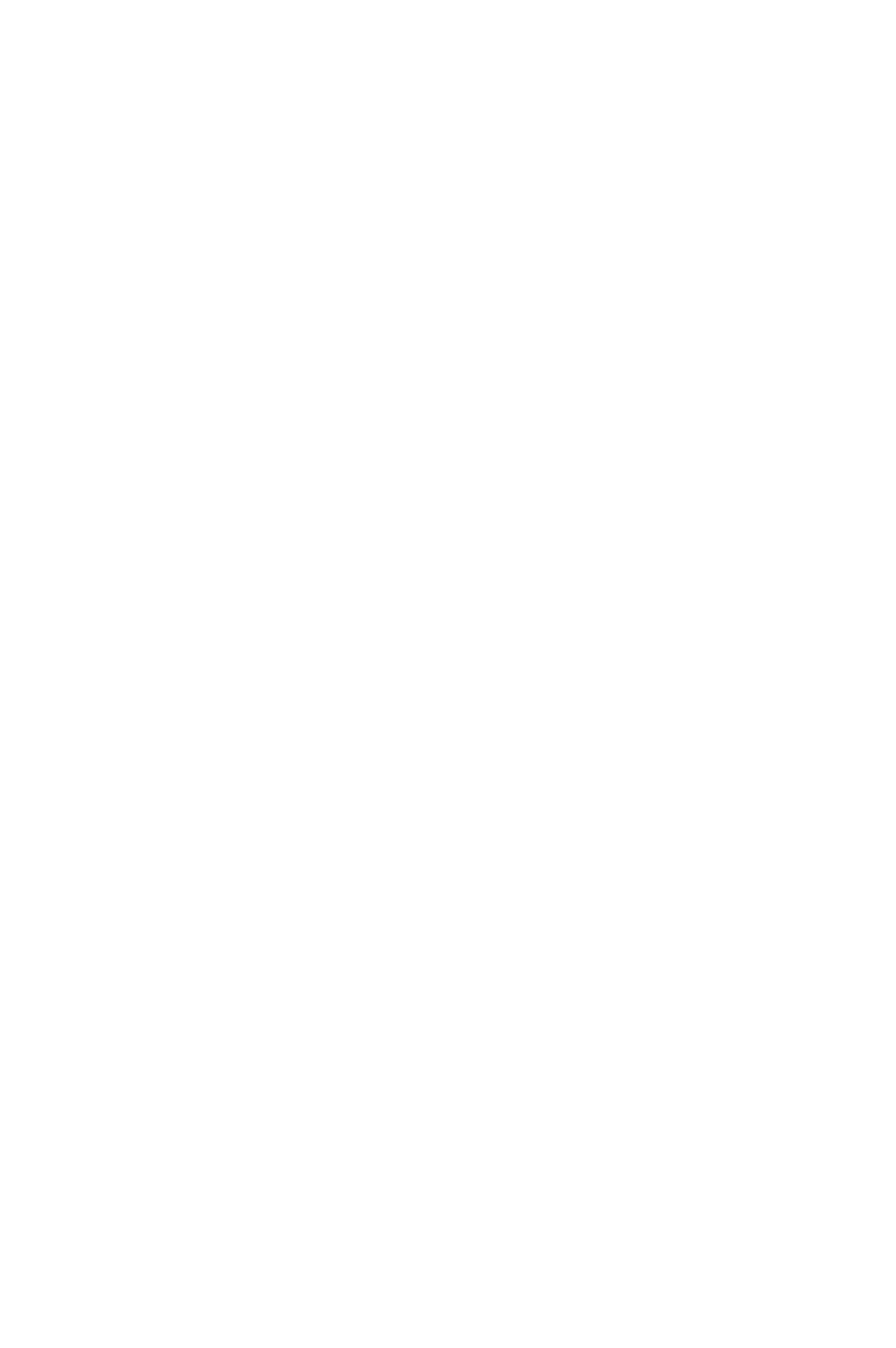# **CASE NOTES:** United States Court of Appeals for the Fourth Circuit